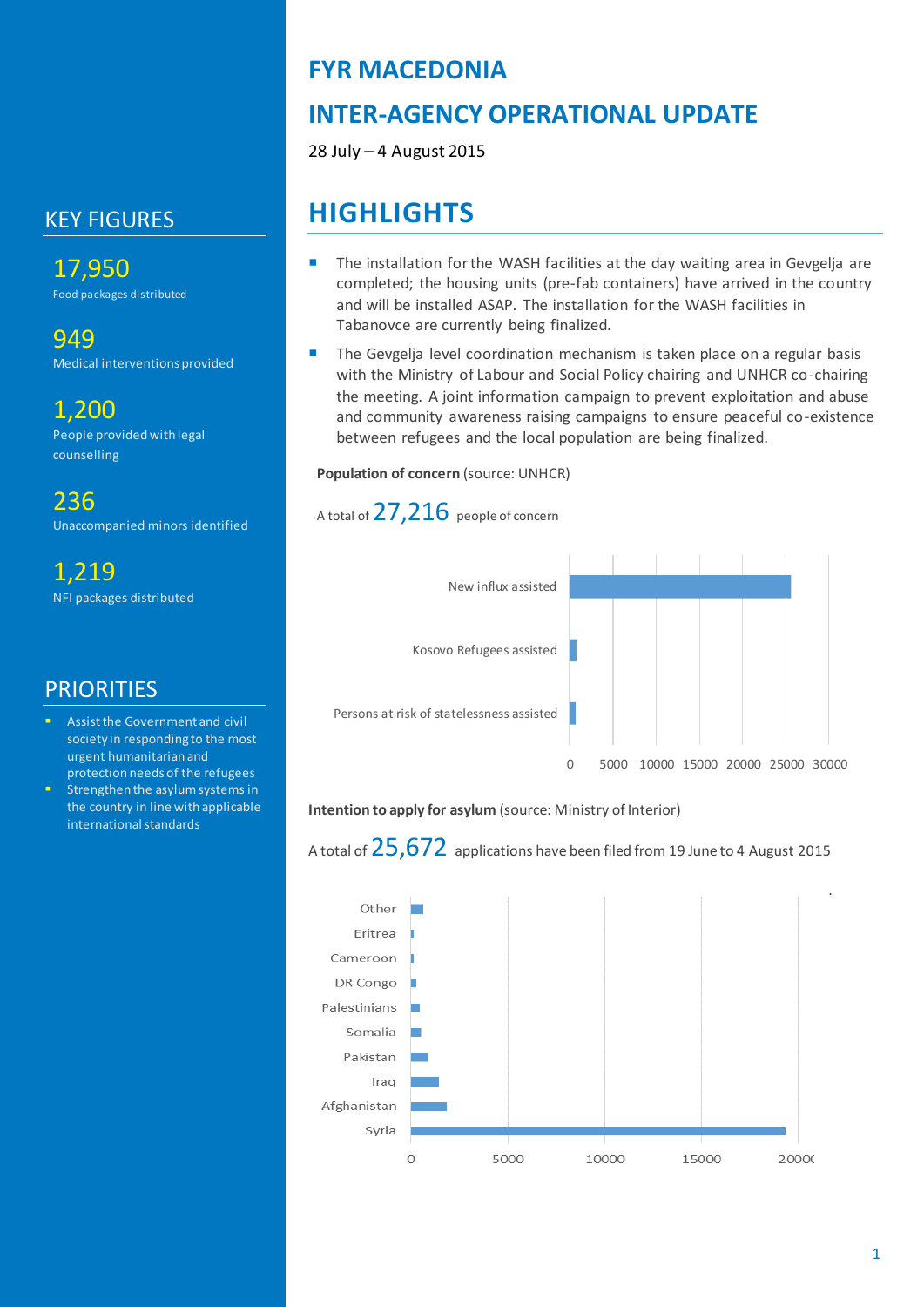# **UPDATE ON ACHIEVEMENTS**

### **Operational Context**

The current average arrival rate in Gevgelija is increasing with some 1,500 to 2,000 per day. The Ministry of Interior registered a total of 25,672 persons as of 4 August 2015. 75% of the arrivals are Syrians, 7% Afghans, 5% Iraqis, 3% Pakistanis and the remainder represent other nationalities such as Somalis, Palestinians, Congolese and Cameroonians. 41 applications for asylum were registered out of which 31 were submitted by Syrians.



UNHCR/N. Spasenoski

## **Achievements**

# Protection

#### **Achievements and Impact**

- UNHCR is working closely with the Ministry of Labor and Social Policy and the Ministry of Interior to strengthen the overall management and registration procedures in Gevgelija. Standard Operating Procedures are currently being drafted to ensure that all partners involved in the response share a common understanding of assigned roles and responsibilities and overarching protection standards.
- The housing units (pre-fab containers) which will be installed as shelters in the train stations in Gevgelija and Tabanovce arrived in the country.
- **The Macedonian Young Lawyers Association (MYLA) has two mobile teams at the train station in Gevgelija each day** to assist with legal counselling and advice on the asylum procedure. This activity is funded by UNHCR.
- IOM has donated 6 computers and 6 printers to the Border Crossing Point in Gevgelija to facilitate the registration process.

#### **Identified Needs and Remaining Gaps**

- UNHCR will conduct a survey using mobile data collection in particular in Gevgelija. The assessment will be available in four languages and aims at identifying most urgent assistance and service needs as identified by the refugees. Questions on complaints and feedback mechanisms are included to ensure that a system is set up which is tailored to the needs of the refugees.
- In close cooperation with the local authorities and partners, UNHCR will support community activities with the local population to ensure that possible tensions between the population in Gevgelija and the refugees are mitigated early on.

# Health

#### **Achievements and Impact**

- **Last week the Red Cross provided 949 medical interventions (out of which 719 were to children) at Gevgelija and** Tabanovce. Four mobile teams of the Red Cross (two teams in each location) are working in two shifts to provide medical assistance and first aid. More severe cases are referred to the nearby hospital. This activity is funded by UNHCR.
- The Ministry of Health provides voluntary vaccination at Gevgelija train station throughout the day.
- HERA, funded by UNFPA, is providing mobile gynecology healthcare assistance in coordination with the Red Cross.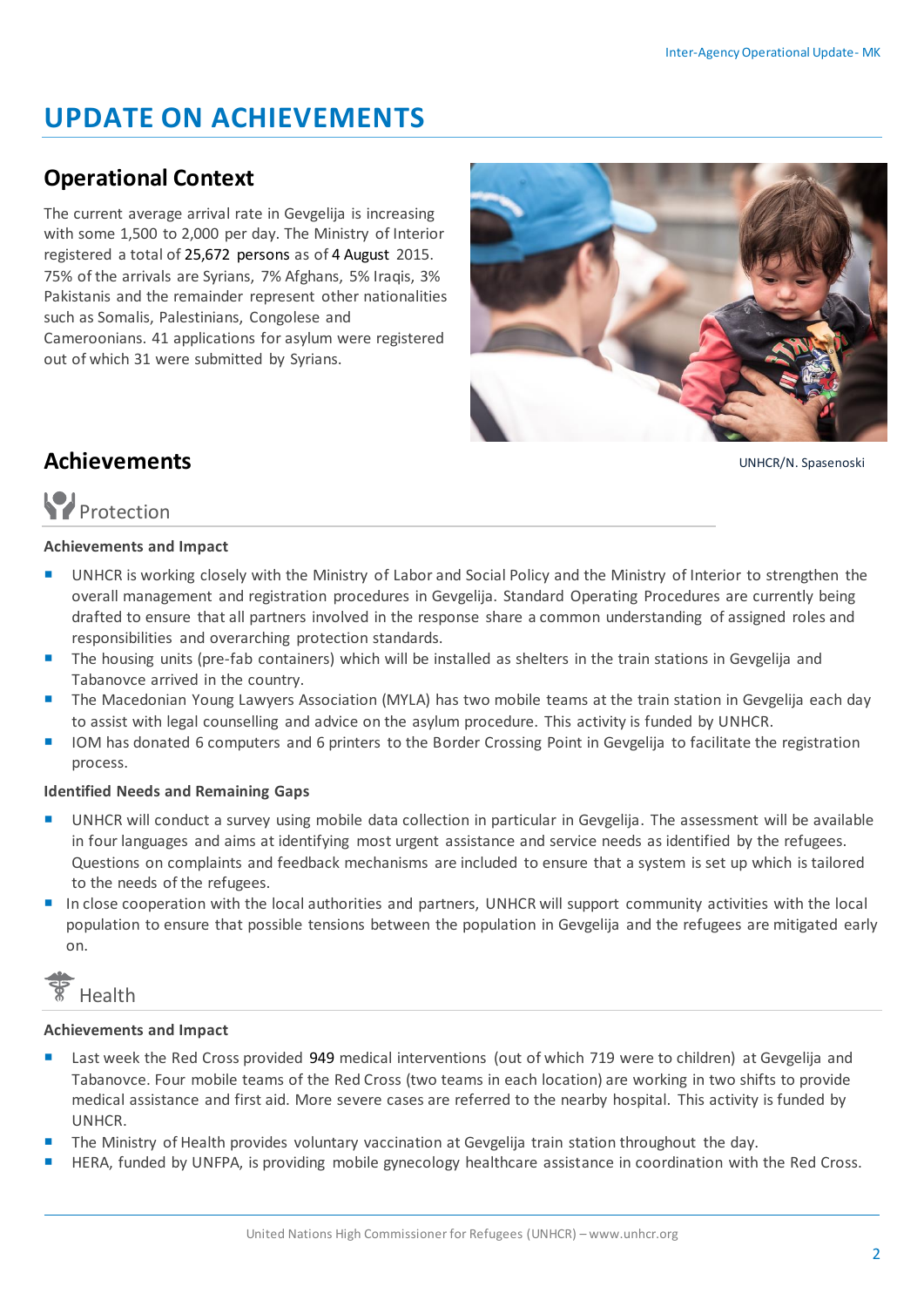- WHO has provided technical guidance to Ministry of Health on: vaccination of refugees; implementation of measures for prevention of communicable diseases and the implementation of the International Health Regulation requirements
- 20.000 leaflets for prevention from heat waves for the refugees and field staff was translated into Arabic and distributed by the Red Cross on behalf of the Ministry of Health and WHO.

#### **Identified Needs and Remaining Gaps**

- Two additional Red Cross mobile teams and an additional interpreter are required to cover the night shifts; UNHCR will provide the necessary funding for one additional team and the interpreters.
- **The local hospital in Gevgelija to which the more severe cases are referred lacks insulin and their gynecological** ultrasound machine is not working, both are urgent needs and negatively impact adequate assistance provision by the hospital.

### Food Security and Nutrition and Non-Food Items

#### **Achievements and Impact**

- **The NGOs Nun and Legis with the support of individuals, are providing daily food packages to the refugees. During** the reporting period 2,500 food packages per day have been distributed by volunteers working day and night shifts at Gevgelija and Tabanovce train stations. Other volunteers have also been providing fruit and water to the refugees.
- The Red Cross distributed 1,219 NFI packages for women, men and children, tailor made to the needs of each group (e.g. hygiene items, baby items and first aid packages).

#### **Identified Needs and Remaining Gaps**

**The local NGOs that are currently organizing regular food distribution face funding short falls which might lead to** food distributions being decreased or stopped entirely. UNHCR has submitted a funding proposal to donors to assist the local NGOs in fund raising. The Ministry of Labor and Social Policy will follow up on how the Government may assist to cover existing gaps.

### Water and Sanitation

#### **Achievements and Impact**

The installation of ten toilets and four showers are completed in Gevgelija and ten toilets are under construction in Tabanovce, funded by UNHCR.

#### **Identified Needs and Remaining Gaps**

- With an average of 2,000 arrivals passing daily through the train stations in Gevgelija and Tabanovce, the existing facilities are still insufficient.
- Hygiene promotion activities and a health awareness campaign might become necessary as the rate of arrivals increase.



#### **Achievements and Impact**

**Partners involved in the response at Gevgelija train station currently finalize a joint information campaign in order** to inform refugees about existing services and assistance and prevent exploitation and abuse. In addition, community awareness raising campaigns to ensure peaceful co-existence between refugees and the local population are under preparation.

#### **Identified Needs and Remaining Gaps**

UNHCR will carry out an evaluation of the response capacities of partners and possible gaps in the next days.